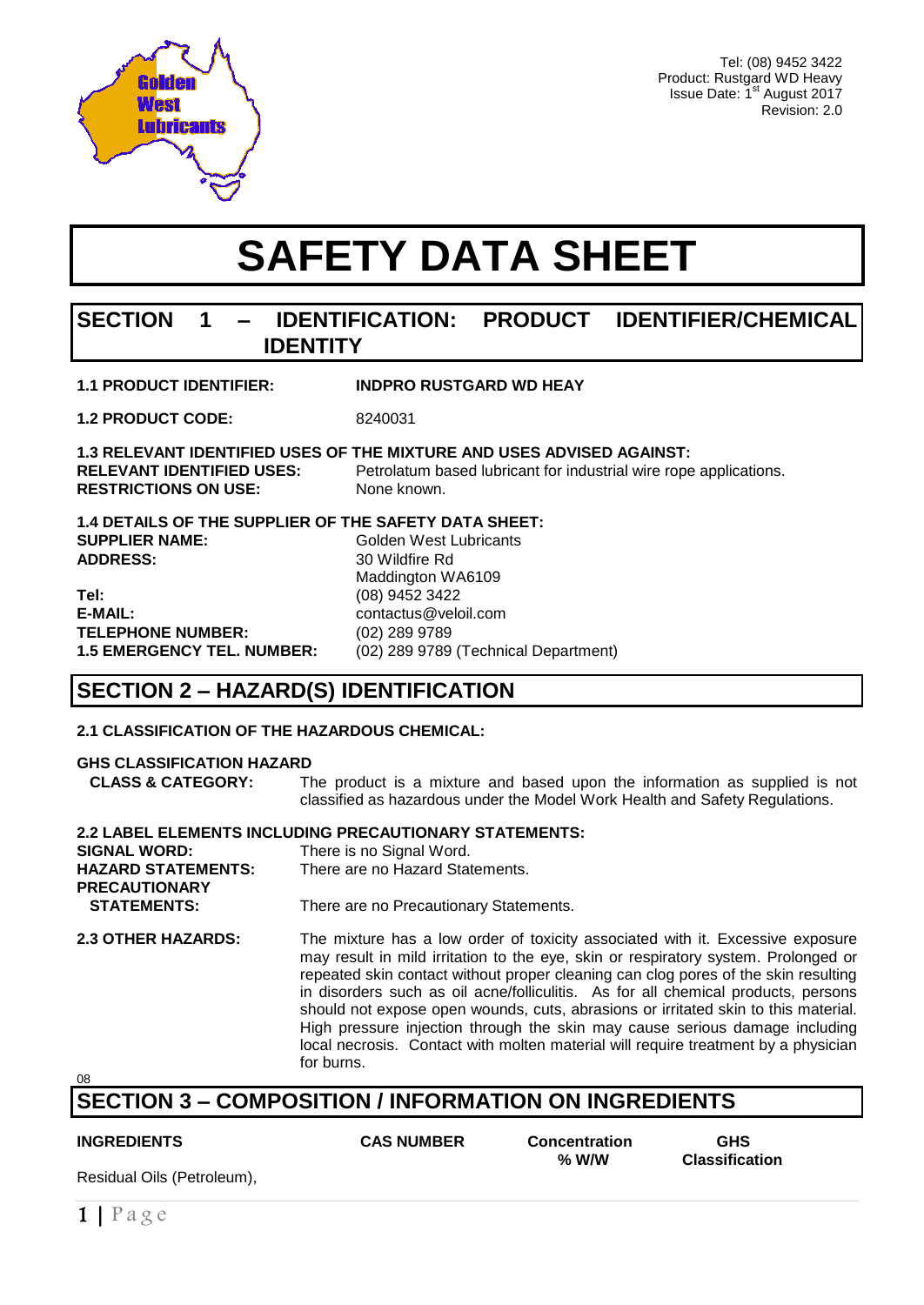| Solvent Dewaxed<br>Distillates (Petroleum), Solvent Dewaxed | 64742-62-7     | $50\% - 80\%$ | Not Applic |
|-------------------------------------------------------------|----------------|---------------|------------|
| Heavy Paraffinic                                            | 64742-65-0     | $10\% - 40\%$ | Not Applic |
| Complex mixture of additives                                | $\blacksquare$ | To 100%       | Not Applic |

Not Applic = Not Applicable. \* Please see Section 15 of this SDS for full text of the Hazard Classification.

# **SECTION 4 – FIRST AID MEASURES**

#### **4.1 DESCRIPTION OF NECESSARY FIRST AID MEASURES:**

| <b>INGESTION:</b>    | Rinse mouth out with water. If a large quantity is ingested seek medical attention.<br>It may be necessary to induce vomiting, taking extreme care that the person does<br>not aspirate into the lungs. If irritation develops or persists or vomiting has<br>occurred after ingestion, seek medical assistance.                                                                                                               |
|----------------------|--------------------------------------------------------------------------------------------------------------------------------------------------------------------------------------------------------------------------------------------------------------------------------------------------------------------------------------------------------------------------------------------------------------------------------|
| EYE:                 | If in eyes, hold eyelids apart and flush the eye immediately with large amounts of<br>running water. Continue flushing for at least 15 minutes or until advised to stop by<br>a doctor. Check for contact lenses. If there are contact lenses, these should be<br>removed by the exposed person or medical personnel if it can be done easily.<br>After flushing, if irritation develops or persists, seek medical assistance. |
| <b>SKIN CONTACT:</b> | If skin or hair contact has occurred remove any contaminated clothing and<br>footwear, wash skin or hair thoroughly with soap and water. If irritation develops                                                                                                                                                                                                                                                                |

- or persists, consult a Doctor. High pressure injection through the skin requires urgent medical attention for possible incision, irrigation and/or debridement. Contact with molten material will require treatment by a physician for burns. Leave the molten material on the skin for removal by the doctor.
- **INHALATION:** If affected, remove the patient from further exposure into fresh air, if safe to do so. If providing assistance, avoid exposure to yourself - only enter contaminated environments with adequate respiratory equipment. Once removed, lay patient down in a well-ventilated area and reassure them whilst waiting for medical assistance. If not breathing, provide artificial respiration and seek immediate medical assistance. If unconscious, place in a recovery position and seek immediate medical assistance. If irritation develops or persists, consult a doctor.
- **PROTECTION FOR FIRST AIDERS:** No personal shall place themselves in a situation that is potentially hazardous to themselves. Always ensure that you are wearing gloves when dealing with first aid procedures involving chemicals and/or blood.
- **FIRST AID FACILITIES:** Eye wash fountain and safety showers are recommended in the area where the product is used.

**4.2 MOST IMPORTANT SYMPTOMS & EFFECTS, BOTH ACUTE & DELAYED, CAUSED BY EXPOSURE:**

**ACUTE:** Ingestion or inhalation of vapours may lead to irritation of the mouth and respiratory tract. Eye contact may lead to localised burning, redness and tearing. Skin contact may lead to redness or itching. Caution: High pressure injection through the skin requires urgent medical attention for possible incision, irrigation and/or debridement. Caution: Contact with molten material will require treatment by a physician for burns. Leave the molten material on the skin for removal by the doctor.

**CHRONIC:** Skin contact may aggravate/exacerbate existing skin conditions, such as dermatitis.

#### **4.3 INDICATION OF ANY IMMEDIATE MEDICAL ATTENTION AND SPECIAL TREATMENT NECESSARY:**

**ADVICE TO DOCTOR:** Treat symptomatically. As the product is hydrocarbon based, if vomiting has occurred after ingestion, the patient should be monitored for adverse effects. High pressure injection injuries require prompt surgical intervention and possibly steroid therapy, to minimise tissue damage and loss of function. As high pressure injection entry points are usually small, surgical examination to determine the extent of the grease injection may be necessary. Local anaesthetics and hot compresses should be avoided as they may contribute to swelling, vasospasm and ischaemia.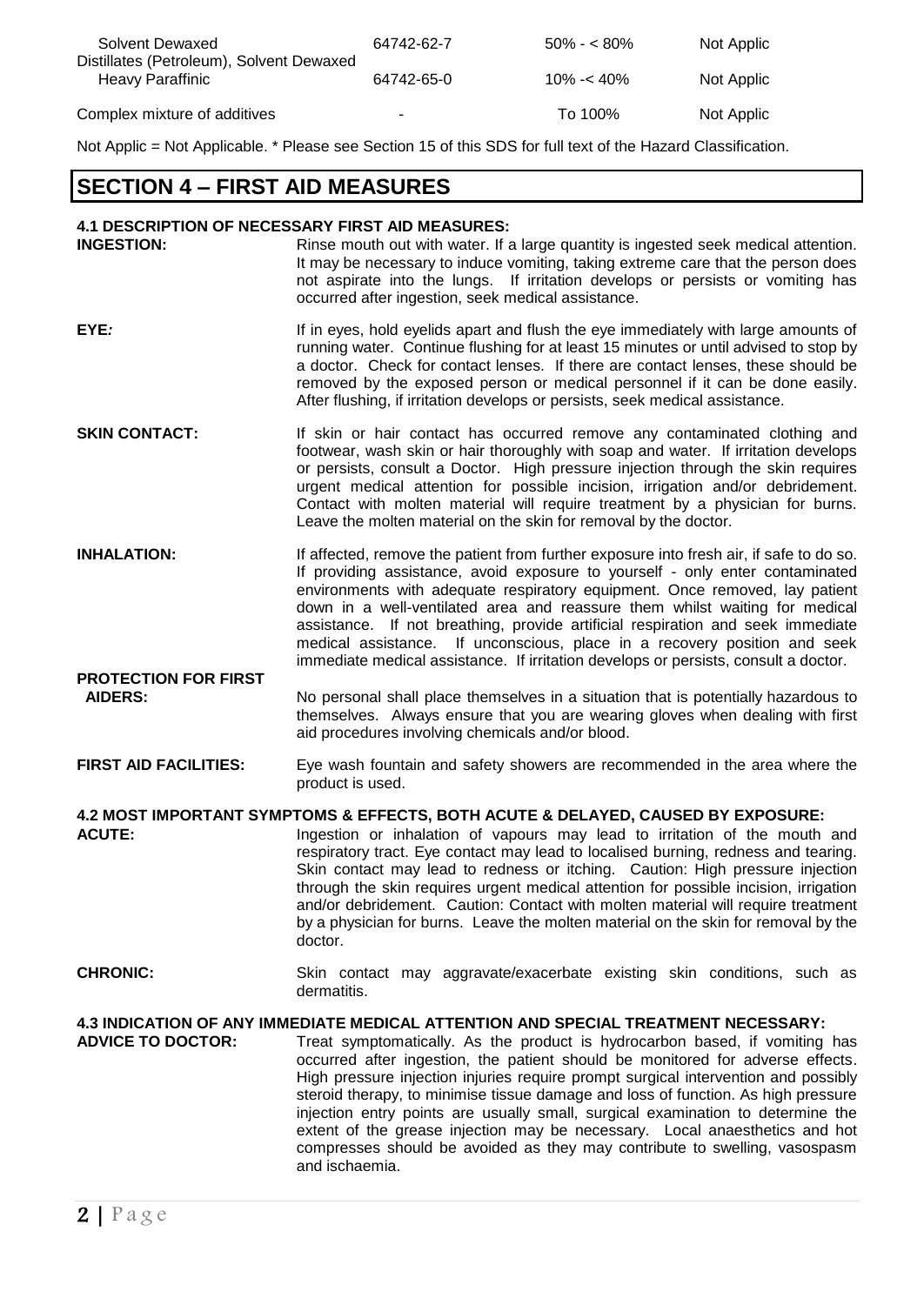# **SECTION 5 – FIRE FIGHTING MEASURES**

| <b>5.1 EXTINGUISHING MEDIA:</b><br><b>SUITABLE MEDIA:</b> | Use extinguishing media appropriate for surrounding fire. Use carbon dioxide,<br>foam or dry chemical. Spray down fumes resulting from fire.                                                                                                |
|-----------------------------------------------------------|---------------------------------------------------------------------------------------------------------------------------------------------------------------------------------------------------------------------------------------------|
| UNSUITABLE MEDIA:                                         | Avoid using full water jet directed at residual material that may be burning. Water<br>may cause splattering on hot grease.<br>5.2 SPECIAL HAZARDS ARISING FROM THE SUBSTANCE OR MIXTURE:                                                   |
| <b>COMBUSTION HAZARDS:</b>                                | Combustion may produce oxides of carbon, nitrogen and phosphorus as well as<br>small amounts of metal oxides, smoke and irritating vapours.                                                                                                 |
| <b>5.3 ADVICE FOR FIREFIGHTERS:</b>                       |                                                                                                                                                                                                                                             |
| FIRE:                                                     | This product is not flammable under conditions of use. Is a hydrocarbon-based,<br>combustible semi-solid that will burn if preheated to decomposition. Keep storage<br>tanks, pipelines, fire exposed surfaces, etc. cool with water spray. |
| <b>HAZCHEM CODE:</b>                                      | Not applicable.                                                                                                                                                                                                                             |
| <b>EXPLOSION:</b>                                         | No information to indicate that the product is an explosion hazard. Extinguish all<br>sources of flame or spark. Closed containers may explode when exposed to<br>extreme heat.                                                             |
| <b>PROTECTIVE</b>                                         |                                                                                                                                                                                                                                             |
| <b>EQUIPMENT:</b>                                         | In the event of a fire, wear full protective clothing and self-contained breathing<br>equipment with full-face piece operated in the pressure demand or other positive<br>pressure mode.                                                    |

# **SECTION 6 – ACCIDENTAL RELEASE MEASURES**

#### **6.1 PERSONAL PRECAUTIONS, PROTECTIVE EQUIPMENT AND EMERGENCY PROCEDURES:**

**PERSONAL PROTECTION:** For small spills, wear PVC, Nitrile or neoprene gloves, glasses/goggles (or a face shield for high temperature or pressure operations), boots and full-length clothing. During routine operation a respirator is not required. However, if mists or vapours are generated, an approved organic vapour/particulate respirator is required. For large spills, or in confined spaces, a full chemically resistant body-suit is recommended and the atmosphere must be evaluated for oxygen deficiency. If in doubt wear self-contained breathing apparatus.

- **CONTROL MEASURES:** Ventilate area and extinguish and/or remove all sources of ignition. Stop the leak if safe to do so. Caution: The spilled product will be slippery. Avoid contact with the spilled material.
- **EMERGENCY PROCEDURES:**In the event of a spill or accidental release, notify the relevant authorities in accordance with all applicable regulations.

# **6.2 ENVIRONMENTAL PRECAUTIONS:**<br>**SPILL ADVICE:** Do not a

Do not allow product to enter drains, surface water, sewers or watercourses inform local authorities if this occurs.

# **6.3 METHODS AND MATERIALS FOR CONTAINMENT AND CLEANING UP:**<br>CONTAINMENT: Spills are easy to contain because of the nature

- Spills are easy to contain because of the nature of the product. The material will not flow unless heated.
- **CLEANING PROCEDURES:** Shovel the product into metal containers. Follow local regulations for the disposal of waste. For large spills, the material can be collected and returned for reprocessing or destruction. Personnel must wear gloves, goggles or glasses, boots and full-length clothing during cleaning procedures. Wash contaminated area and objects with detergent and water after spill has been cleared. Rinse the cleaned area with water. Do not allow wash water or rinsings to enter drains, surface water, sewers or water courses.

# **SECTION 7 – HANDLING AND STORAGE, INCLUDING HOW THE CHEMICAL MAY BE SAFELY USED**

#### **7.1 PRECAUTIONS FOR SAFE HANDLING:**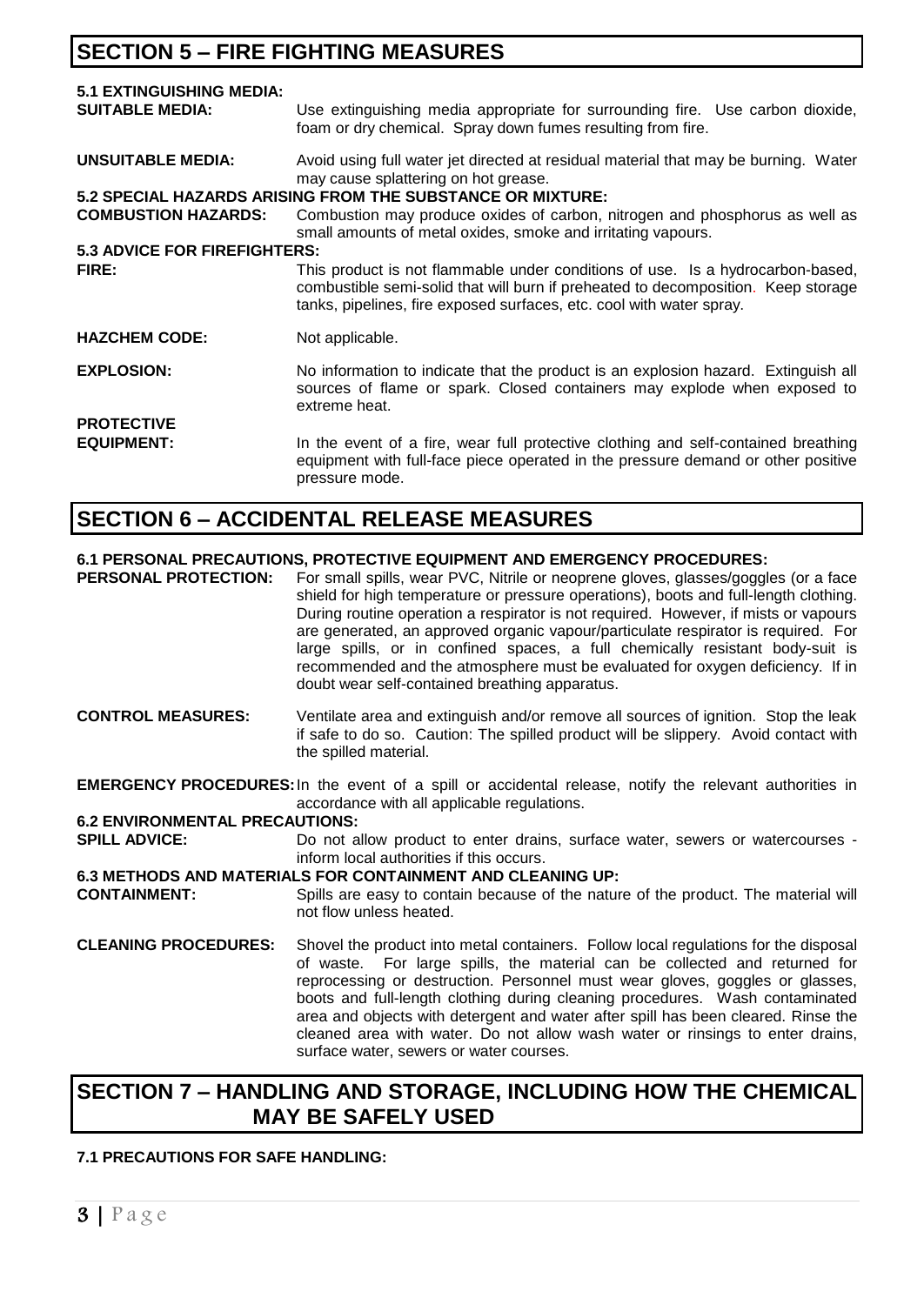**SAFE HANDLING:** Avoid contact with the product by using appropriate protective equipment such as gloves, glasses or goggles (or a face shield for high temperature or pressure operations) and full-length clothing. Prevent small spills and leakage to avoid slip hazards. Properly dispose of any contaminated rags or cleaning materials in order to prevent fire hazards. Eating, drinking, and smoking should be prohibited in the area where this material is handled, stored and processed. Workers should follow good personal hygiene practices, such as washing hands before eating, drinking and smoking. Remove contaminated clothing and protective equipment before entering eating areas. Keep containers tightly closed when not in use. Prevent product from entering waterways, drains or sewers.

# **7.2 CONDITIONS FOR SAFE STORAGE, INCLUDING ANY INCOMPATABILITIES:**

**SAFE STORAGE:** This product is a hydrocarbon-based, combustible semi-solid that will burn if preheated. Store in a well ventilated area away from direct sunlight, ignition sources, oxidising agents, foodstuffs and clothing. Keep containers closed when not in use. Containers that have been opened must be carefully resealed and kept upright. Do not store in plastic containers unless approved for the application.

**INCOMPATIBILITIES:** Strong oxidizing substances including strong acids.

### **SECTION 8 – EXPOSURE CONTROLS & PERSONAL PROTECTION**

#### **8.1 EXPOSURE CONTROL MEASURES:**

**EXPOSURE LIMIT VALUES:** Exposure standards for the product have not been established. However, if the material is subjected to elevated temperatures, and oil mists or vapours are generated the following Exposure Standard should be observed: Hydrocarbon oil mist: TWA:  $5 \text{ mg/m}^3$  $STEL: 10 mg/m<sup>3</sup> (ACGIH)$ 

#### **8.2 BIOLOGICAL MONITORING:** No data available.

**8.3 CONTROL BANDING:** No data available.

**8.4 ENGINEERING CONTROLS:**

**ENGINEERING CONTROLS:** Special ventilation is not normally required. However, in the operation of certain equipment or at elevated temperatures mists or vapour may be generated and local exhaust ventilation should be provided to maintain airborne concentration levels below the nominated exposure standard.

#### **8.5 INDIVIDUAL PROTECTION MEASURES:**

**EYE & FACE PROTECTION:** Wear safety glasses/goggles to avoid eye contact when handling. If the product is used at elevated temperature/pressures, a full face shield is recommended. Use eye protection in accordance with AS 1336 and AS 1337.

#### **SKIN (HAND) PROTECTION:** If there is the chance of contact with the material wear gloves to provide hand protection. Nitrile rubber, PVC or neoprene gloves are recommended. **SKIN (CLOTHING)**

**PROTECTION:** During normal operating procedures, long sleeved clothing is recommended to avoid skin contact. Soiled clothing should be washed with detergent prior to reuse.

### **SECTION 8 – EXPOSURE CONTROLS & PERSONAL PROTECTION Cont.**

**RESPIRATORY PROTECTION:**During routine operation a respirator is not required. However, if mists or vapours are generated, an approved half face organic vapour/particulate respirator is required. Use respirators in accordance with AS 1715 and AS 1716.

**THERMAL PROTECTION:** Greases may be used in elevated temperature applications. In these scenarios, select gloves according to AS 2161.4 for appropriate temperature range.

# **SECTION 9 – PHYSICAL AND CHEMICAL PROPERTIES**

#### **9.1 PHYSICAL AND CHEMICAL PROPERTIES: APPEARANCE:** brown petrolatum grease.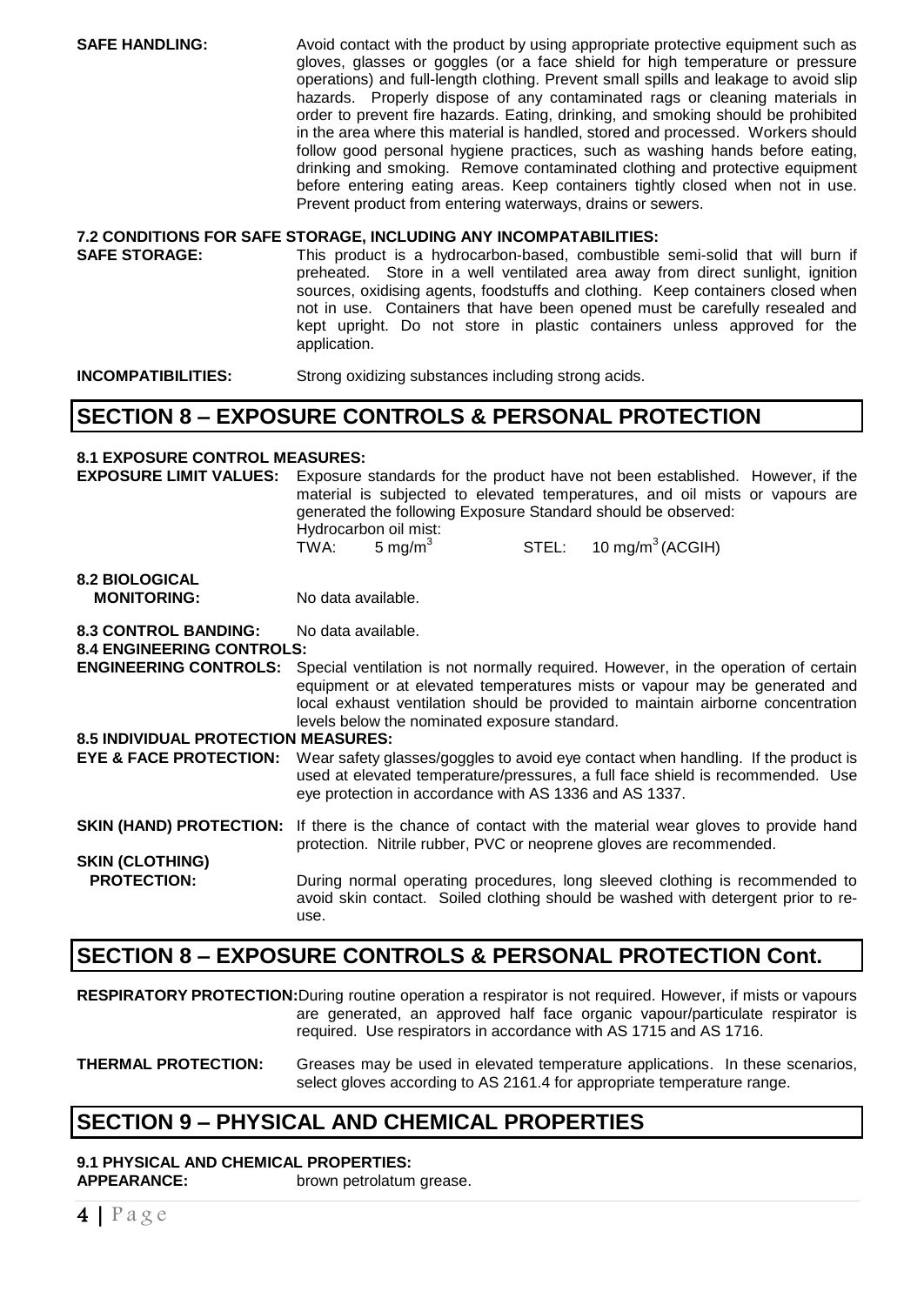| <b>ODOUR:</b>                                        | Light petroleum oil odour.              |
|------------------------------------------------------|-----------------------------------------|
| <b>ODOUR THRESHOLD:</b>                              | No data available.                      |
| pH:                                                  | No data available.                      |
| <b>MELTING/FREEZING POINT:</b>                       | No data available.                      |
| <b>INITIAL BOILING POINT:</b>                        | No data available.                      |
| <b>BOILING RANGE (°C):</b>                           | No data available.                      |
| <b>FLASHPOINT (°C):</b>                              | Typically > $200^{\circ}$ C (ASTM D93). |
| <b>EVAPORATION RATE:</b>                             | No data available.                      |
| <b>FLAMMABILITY LIMITS (%):</b>                      | No data available.                      |
| VAPOUR PRESSURE (mmHg): No data available.           |                                         |
| <b>VAPOUR DENSITY:</b>                               | No data available.                      |
| DENSITY (g/mL $@$ 15°C):                             | Typically 0.9.                          |
| <b>SOLUBILITY IN WATER(g/L):</b> Insoluble in water. |                                         |
| <b>PARTITION COEFFICIENT:</b>                        | No data available for n-octanol/water.  |
| <b>AUTO-IGNITION TEMP (°C):</b>                      | No data available.                      |
| <b>DECOMPOSITION TEMP (°C):</b> No data available.   |                                         |
| VISCOSITY (cSt $@$ 100 $°C$ ):                       | Typically 23. (Base oil component.).    |
| VISCOSITY (cSt @ 150°C):                             | No data available                       |

# **SECTION 10 – STABILITY AND REACTIVITY**

| <b>10.1 REACTIVITY:</b>                                       | The product does not pose any further reactivity hazards other than those listed in<br>the following sub-sections.                                                                                 |
|---------------------------------------------------------------|----------------------------------------------------------------------------------------------------------------------------------------------------------------------------------------------------|
| <b>10.2 CHEMICAL STABILITY:</b><br><b>10.3 POSSIBILITY OF</b> | Stable under recommended storage and handling conditions (see section 7).                                                                                                                          |
| <b>HAZARDOUS REACTIONS:</b>                                   | Keep away from strong oxidising agents, such as strong acids, chlorates, nitrates<br>and peroxides. Hazardous polymerisation does not occur.                                                       |
|                                                               | 10.4 CONDITIONS TO AVOID: Observe the usual precautionary measures for handling chemicals. Do not heat<br>the container or leave the container open when not in use. Avoid sources of<br>ignition. |
| <b>10.5 INCOMPATIBLE</b>                                      |                                                                                                                                                                                                    |
| <b>MATERIALS:</b>                                             | Strong oxidising agents including concentrated acids.                                                                                                                                              |
| <b>10.6 HAZARDOUS DECOMPOSITION</b>                           |                                                                                                                                                                                                    |
| <b>PRODUCTS:</b>                                              | Hazardous decomposition products are not expected to form during normal<br>storage requirements. See Section 5.2 for Hazardous Combustion products.                                                |

# **SECTION 11 – TOXICOLOGICAL INFORMATION**

#### **11.1 INFORMATION ON TOXICOLOGICAL EFFECTS:**

The product is a mixture and test data is not available for the product as a whole.

Based upon testing of similar products and/or components, this material is considered relatively non-toxic with a LD50 (Dermal, rabbit): > 2,000 mg/kg.

| <b>11.2 SWALLOWED:</b>          | This product is expected to have a low order of toxicity associated with it when<br>ingested. It may cause slight irritation to the mouth, throat and digestive tract.<br>Based upon assessment of similar products, the Acute Oral Toxicity is expected<br>to be $LD_{50}$ (rat) >2,000 mg/kg when tested against OECD Guideline 420 or<br>similar. During normal usage ingestion should not be a means of exposure.                                                                                                                                                                                                                                                                           |
|---------------------------------|-------------------------------------------------------------------------------------------------------------------------------------------------------------------------------------------------------------------------------------------------------------------------------------------------------------------------------------------------------------------------------------------------------------------------------------------------------------------------------------------------------------------------------------------------------------------------------------------------------------------------------------------------------------------------------------------------|
| <b>11.3 SKIN CORROSION/</b>     |                                                                                                                                                                                                                                                                                                                                                                                                                                                                                                                                                                                                                                                                                                 |
| <b>IRRITATION:</b>              | This product is not expected to exhibit Dermal Corrosivity/Irritation according to<br>OECD Test 404, based on the available data and the known hazards of the<br>components. May be mildly irritating to the skin. Based upon testing of similar<br>products and/or components, this material is considered to be relatively non-<br>irritating with a Primary Irritation Index: Greater than 0.5, but less than 3. Correct<br>handling procedures incorporating appropriate protective clothing and gloves<br>should minimise the risk of skin irritation. People with pre-existing skin conditions,<br>such as dermatitis, should take extreme care so as not to exacerbate the<br>condition. |
| <b>11.4 SERIOUS EYE DAMAGE/</b> |                                                                                                                                                                                                                                                                                                                                                                                                                                                                                                                                                                                                                                                                                                 |
| <b>IRRITATION:</b>              | This product is not expected to exhibit Eye Irritation or Serious Damage/                                                                                                                                                                                                                                                                                                                                                                                                                                                                                                                                                                                                                       |

Corrosivity according to OECD Test 405, based on the available data and the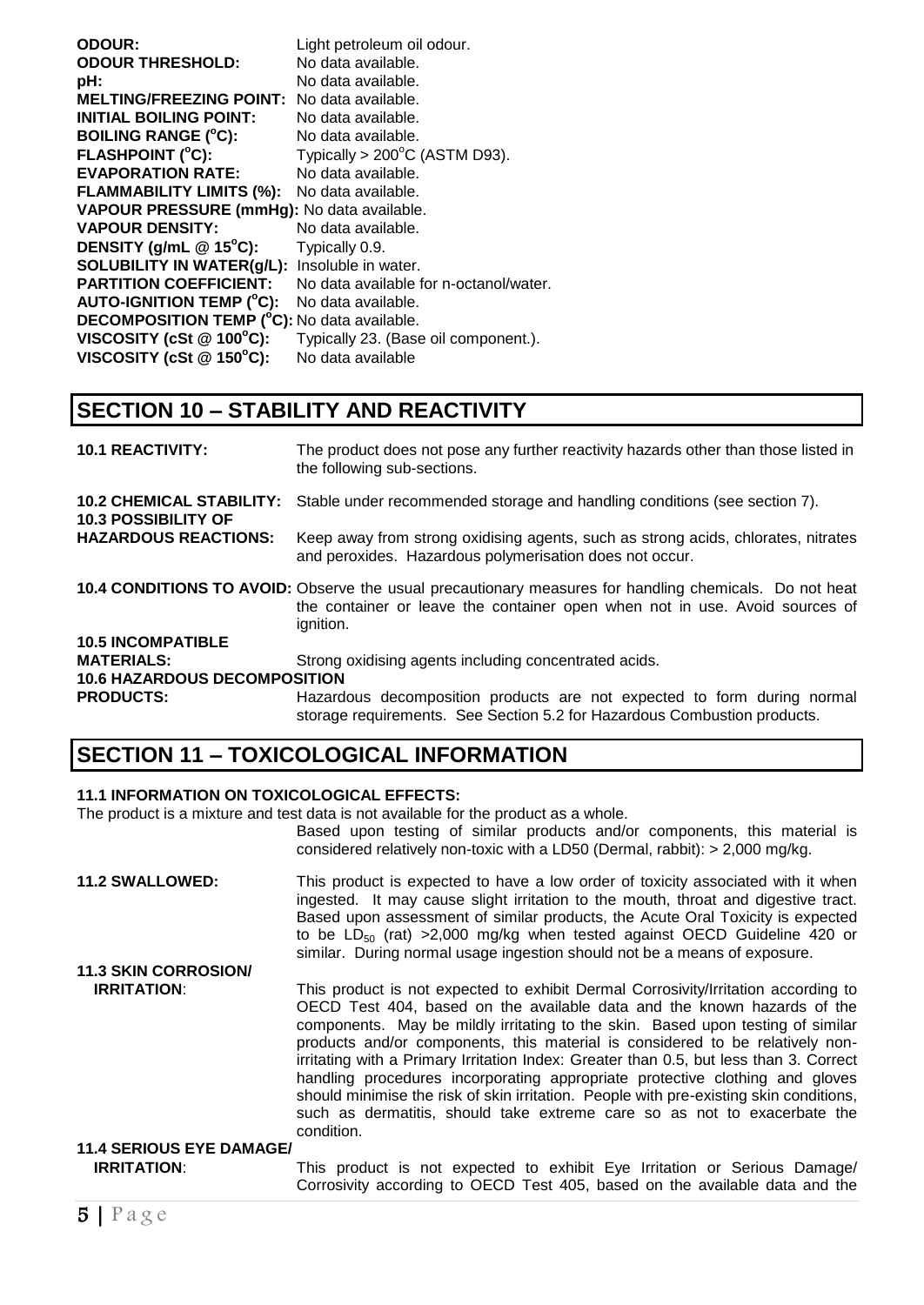known hazards of the components. Expected to be practically non-irritating to the eyes. Based upon testing of similar products and/or components, this material is considered to be relatively non-irritating with a Draize Score: Greater than 6, but less than 15. Symptoms may include localised burning, redness and tearing. Correct handling procedures incorporating appropriate eye protection should minimise the risk of eye irritation. **11.5 RESPIRATORY OR SKIN SENSITISATION:** This product is not expected to be a skin sensitiser according to OECD Test 406, based on the available data and the known hazards of the components. This

- product is not expected to be a respiratory tract sensitiser, based on the available data and the known hazards of the components. **11.6 GERM CELL**
- **MUTAGENICITY:** This product is not expected to be mutagenic according to tests such as OECD Tests 471, 475, 476, 478 and 479, based on the available data and the known hazards of the components.
- **11.7 CARCINOGENICITY:** This product is not expected to be a carcinogen according to OECD Test 451, based on the available data and the known hazards of the components. Long term animal experiments have shown that any health risks are associated with the level of aromatic and polycyclic constituents in the product. These constituents are removed during the manufacturing process to a level at which no health risks are expected as a result of normal handling.
- **11.8 REPRODUCTIVE TOXICITY:** This product is not expected to be a reproductive hazard according to tests such as OECD Tests 414 and 421, based on the available data and the known hazards of the components.

#### **11.9 SPECIFIC TARGET ORGAN TOXICITY (STOT) -**

 **SINGLE EXPOSURE:** There is no data available for the product as a whole. This product is not expected to cause organ damage from a single exposure, based on the available data and the known hazards of the components. Based upon assessment of similar products, the Acute Inhalation Toxicity is expected to be  $LC_{50}$  (rat, 4 hours) >5000 mg/m<sup>3</sup> when tested against OECD Guideline 403 or similar. Negligible irritation hazard at ambient temperature or under normal handling conditions. Inhalation of vapours or mist (generated at elevated temperatures or by mechanical action) may cause irritation to the nose and throat.

### **SECTION 11 – TOXICOLOGICAL INFORMATION Continued**

# **11.10 SPECIFIC TARGET ORGAN TOXICITY (STOT) -**

- This product is not expected to cause organ damage from prolonged or repeated exposure according to tests such as OECD Tests 410 and 412, based on the available data and the known hazards of the components.
- **11.11 ASPIRATION HAZARD:** This product is not expected to be an aspiration hazard, based on the available data and the known hazards of the components. However, as the product is hydrocarbon based, if vomiting has occurred after ingestion, the patient should be monitored for adverse effects.
- **11.12 OTHER INFORMATION:** Used greases may contain harmful impurities that can accumulate during usage. Due to the use of greases in different types of equipment the types of impurities that accumulate during its usage are unknown. Therefore, all used greases should be handled with caution and skin contact should be avoided by wearing suitable gloves, such as those made of Nitrile rubber, PVC or neoprene. High pressure injection through the skin, when using apparatus such as grease guns, may lead to local necrosis if the product is not surgically removed.

### **SECTION 12 – ECOLOGICAL INFORMATION**

- **12.1 ECOTOXICITY:** There is no data available for the product as a whole. The product is expected to have low Acute Ecotoxicity based on the available data and the known hazards of the components and similar products. **12.2 PERSISTENCE &**
- **DEGRADABILITY:** Based on the available data and the known hazards of the components and similar products the product is not expected to be readily biodegradable. Major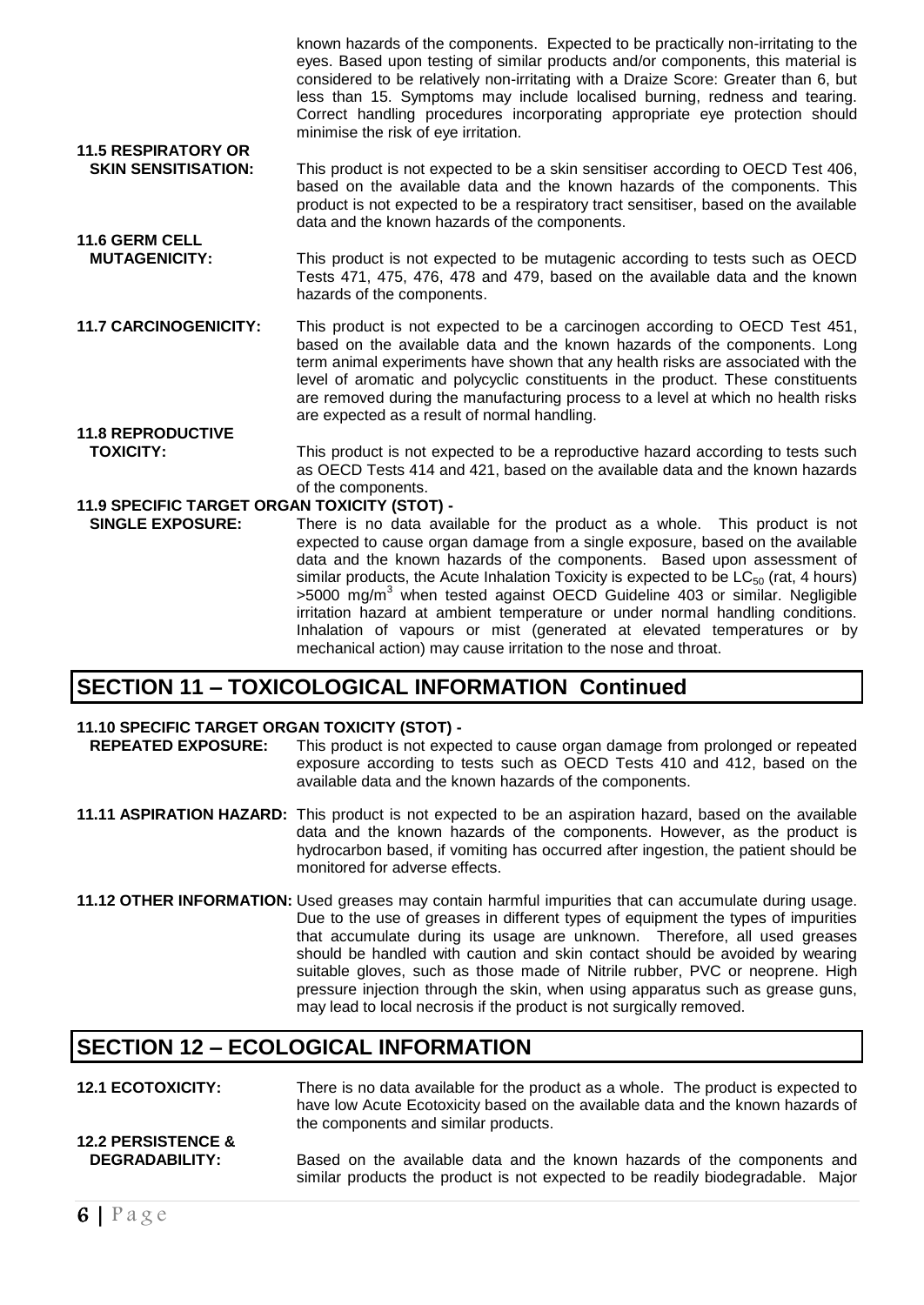|                                                  | constituents are expected to be inherently biodegradable, however the product<br>contains components that may persist in the environment.                                                                                                                                                                                                                                                                  |
|--------------------------------------------------|------------------------------------------------------------------------------------------------------------------------------------------------------------------------------------------------------------------------------------------------------------------------------------------------------------------------------------------------------------------------------------------------------------|
| <b>12.3 BIOACCUMULATIVE</b><br><b>POTENTIAL:</b> | No information is available.                                                                                                                                                                                                                                                                                                                                                                               |
| <b>12.4 MOBILITY IN SOIL:</b>                    | The product is a semi-solid under normal environmental conditions and will float<br>on water. If it comes into contact with soil, it is expected to adsorb to soil particles<br>and will therefore not be mobile.                                                                                                                                                                                          |
| <b>12.5 OTHER ADVERSE</b>                        |                                                                                                                                                                                                                                                                                                                                                                                                            |
| <b>EFFECTS:</b>                                  | Based on the available data and the known hazards of the components and<br>similar products the product is not expected to have ozone depletion potential,<br>photochemical ozone creation potential or global warming potential. The product<br>is a mixture of non-volatile components, which are not expected to be released to<br>the air in any significant amounts. The product will float on water. |
|                                                  |                                                                                                                                                                                                                                                                                                                                                                                                            |

#### **SECTION 13 – DISPOSAL CONSIDERATIONS**

# **13.1 DISPOSAL METHODS:**

The product should not be released to the environment, so any unused material should be recycled wherever possible or be disposed of as hazardous waste at an appropriate collection depot. If this is not possible, the product is also suitable for incineration at very high temperatures to prevent formation of undesirable combustion products. Spilled product that cannot be recovered should be shovelled into a suitable waste container, such as a plastic drum and then be treated as a solid waste. Follow Government regulations for disposal of such waste. All unused, waste or spilled product must be taken for recycling or disposal by suitably licensed contractors in accordance with Government regulations.

# **SECTION 13 – DISPOSAL CONSIDERATIONS Continued**

**CONTAINERS:** Empty containers may contain residual grease. They should be stored until reconditioned or disposed of. Empty drums should be taken for recycling or disposal through suitably licensed contractors in accordance with Government regulations. Where the containers are of metal construction they should not be pressurised, cut by a grinder, welded, brazed, soldered, drilled or exposed to heat, flames or other sources of ignition. Closed metal containers when exposed to such conditions/treatment may explode causing serious injury or death.

# **SECTION 14 – TRANSPORT INFORMATION**

This product is not regulated for land, sea or air transportation. (HS Code: 2710.19.44)

| 14.1 LAND (ADG Code):      |                |
|----------------------------|----------------|
| <b>UN NUMBER:</b>          | Not applicable |
| UN PROPER SHIPPING         |                |
| <b>NAME:</b>               | Not applicable |
| <b>TRANSPORT HAZARD</b>    |                |
| <b>CLASS(ES):</b>          | Not applicable |
| <b>PACKAGING GROUP:</b>    | Not applicable |
| <b>ENVIRONMENTAL</b>       |                |
| <b>HAZARDS:</b>            | Not applicable |
| <b>SPECIAL PRECAUTIONS</b> |                |
| <b>FOR USER:</b>           | Not applicable |
| <b>HAZCHEM CODE:</b>       | Not applicable |
| 14.2 SEA (IMDG):           |                |
| <b>UN NUMBER:</b>          | Not applicable |
| UN PROPER SHIPPING         |                |
| <b>NAME:</b>               | Not applicable |
| <b>TRANSPORT HAZARD</b>    |                |
| CLASS(ES):                 | Not applicable |
| <b>PACKAGING GROUP:</b>    | Not applicable |
|                            |                |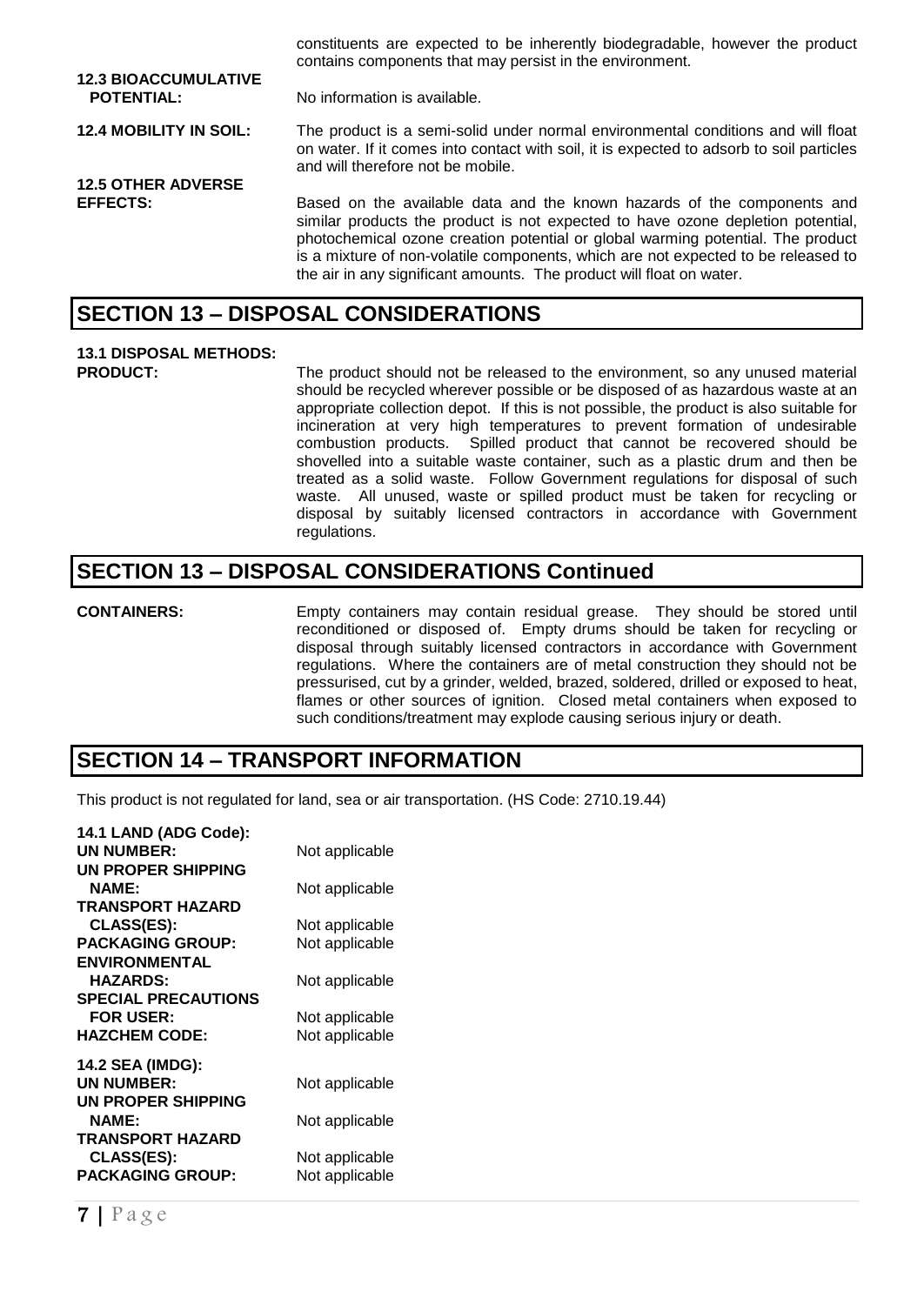| <b>ENVIRONMENTAL</b>       |                |
|----------------------------|----------------|
| <b>HAZARDS:</b>            | Not applicable |
| <b>SPECIAL PRECAUTIONS</b> |                |
| <b>FOR USER:</b>           | Not applicable |
| 14.3 AIR (IATA):           |                |
| <b>UN NUMBER:</b>          | Not applicable |
| UN PROPER SHIPPING         |                |
| NAME:                      | Not applicable |
| <b>TRANSPORT HAZARD</b>    |                |
| <b>CLASS(ES):</b>          | Not applicable |
| <b>PACKAGING GROUP:</b>    | Not applicable |
| <b>ENVIRONMENTAL</b>       |                |
| <b>HAZARDS:</b>            | Not applicable |
| <b>SPECIAL PRECAUTIONS</b> |                |
| <b>FOR USER:</b>           | Not applicable |
|                            |                |

# **SECTION 15 – REGULATORY INFORMATION**

#### **15.1 SAFETY, HEALTH AND ENVIRONMENTAL REGULATIONS:**

**APPLICABLE REGULATIONS:**

**SUSMP:** Not scheduled.<br> **AICS (AUSTRALIA):** All ingredients and **AICS (AUSTRALIA):** All ingredients are on the AICS List. All ingredients are on the PICCS List. **MONTREAL PROTOCOL:** Not applicable to this product. **STOCKHOLM CONVENTION:** Not applicable to this product. **ROTTERDAM CONVENTION:** Not applicable to this product. **BASEL CONVENTION:** Not applicable to this product. **INTERNATIONAL CONVENTION FOR THE PREVENTION OF POLLUTION FROM SHIPS (MARPOL):** Not determined.

**OTHER REGULATORY INFORMATION:**

**GHS Hazard Statements:** Not applicable.

# **SECTION 16 – ANY OTHER RELEVANT INFORMATION**

#### **SDS INFORMATION: Date of SDS Preparation:**

**Revision:** 2.0

1<sup>st</sup> August 2017

| <b>REVISION CHANGES:</b><br><b>ACRONYMS:</b> | Initial preparation of new SDS format.                                                           |
|----------------------------------------------|--------------------------------------------------------------------------------------------------|
| <b>SUSMP</b>                                 | Standard for the Uniform Scheduling of Medicines and Poisons                                     |
| <b>CAS Number</b>                            | <b>Chemical Abstracts Service Registry Number</b>                                                |
| <b>EINECS</b>                                | European Inventory of Existing Commercial Chemical Substances                                    |
| <b>UN Number</b>                             | <b>United Nations Number</b>                                                                     |
| <b>OSHA</b>                                  | Occupational Safety and Health Administration                                                    |
| ACGIH                                        | American Conference of Governmental Industrial Hygienists                                        |
| <b>IMDG</b>                                  | <b>International Maritime Dangerous Goods</b>                                                    |
| IATA                                         | International Air Transport Association                                                          |
| <b>IUCLID</b>                                | International Uniform Chemical Information Database                                              |
| <b>RTECS</b>                                 | Registry of Toxic Effects of Chemical Substances                                                 |
| R-Phrase                                     | <b>Risk Phrases</b>                                                                              |
| S-Phrase                                     | <b>Safety Phrases</b>                                                                            |
| %W/W                                         | Percent weight for weight                                                                        |
| <b>OECD</b>                                  | Organisation for Economic Co-Operation and Development                                           |
| ADG Code                                     | Australian Code for the Transport of Dangerous Goods by Road and Rail                            |
| <b>HAZCHEM Code</b>                          | An emergency action code of numbers and letters which gives information to emergency<br>services |
| <b>NOHSC</b>                                 | National Occupational Health and Safety Commission                                               |
| <b>AICS</b>                                  | Australian Inventory of Chemical Substances                                                      |
| TWA                                          | Time-Weighted Average                                                                            |
| STEL                                         | Short term Exposure Limit                                                                        |
|                                              |                                                                                                  |